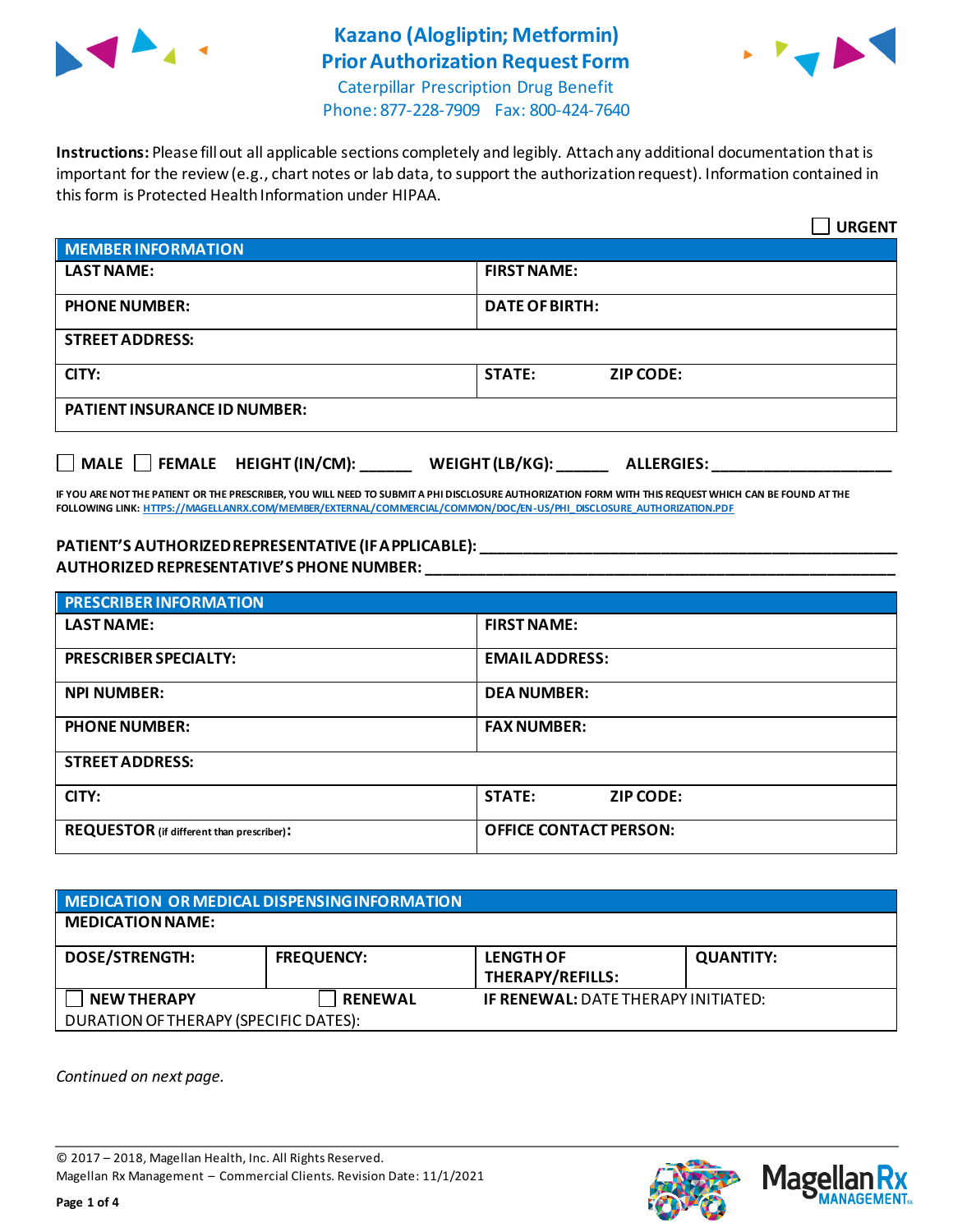



Caterpillar Prescription Drug Benefit Phone: 877-228-7909 Fax: 800-424-7640 **MEMBER'S LAST NAME:** \_\_\_\_\_\_\_\_\_\_\_\_\_\_\_\_\_\_\_\_\_\_\_\_\_\_\_ **MEMBER'S FIRST NAME:** \_\_\_\_\_\_\_\_\_\_\_\_\_\_\_\_\_\_\_\_\_\_\_\_\_\_\_

| IVILIVIDLI\ JLAJI IVAIVIL.<br><b>INILIMIDEN JEINJI INAINIL.</b>                                                                                      |                                                                                                          |                                           |  |  |
|------------------------------------------------------------------------------------------------------------------------------------------------------|----------------------------------------------------------------------------------------------------------|-------------------------------------------|--|--|
|                                                                                                                                                      | 1. HAS THE PATIENT TRIED ANY OTHER MEDICATIONS FOR THIS CONDITION?                                       | YES (if yes, complete below)<br><b>NO</b> |  |  |
| <b>MEDICATION/THERAPY (SPECIFY</b>                                                                                                                   | <b>DURATION OF THERAPY (SPECIFY</b>                                                                      | <b>RESPONSE/REASON FOR</b>                |  |  |
| DRUG NAME AND DOSAGE):                                                                                                                               | DATES):                                                                                                  | FAILURE/ALLERGY:                          |  |  |
|                                                                                                                                                      |                                                                                                          |                                           |  |  |
|                                                                                                                                                      |                                                                                                          |                                           |  |  |
|                                                                                                                                                      |                                                                                                          |                                           |  |  |
| <b>2. LIST DIAGNOSES:</b>                                                                                                                            |                                                                                                          | <b>ICD-10:</b>                            |  |  |
| $\square$ Type 1 diabetes                                                                                                                            |                                                                                                          |                                           |  |  |
| $\square$ Type 2 diabetes                                                                                                                            |                                                                                                          |                                           |  |  |
| □ Other Diagnosis<br>ICD-10 Code(s):                                                                                                                 |                                                                                                          |                                           |  |  |
|                                                                                                                                                      | 3. REQUIRED CLINICAL INFORMATION: PLEASE PROVIDE ALL RELEVANT CLINICAL INFORMATION TO SUPPORT A          |                                           |  |  |
| PRIOR AUTHORIZATION.                                                                                                                                 |                                                                                                          |                                           |  |  |
| Is the patient 18 years of age or older?                                                                                                             | $\Box$ Yes $\Box$ No                                                                                     |                                           |  |  |
| Is the patient already taking the requested medication?                                                                                              | $\Box$ Yes $\Box$ No                                                                                     |                                           |  |  |
|                                                                                                                                                      |                                                                                                          |                                           |  |  |
| Is the patient's HbA1c 7% or greater? $\Box$ Yes $\Box$ No                                                                                           |                                                                                                          |                                           |  |  |
| HbA1c must be taken within the past 6 months.                                                                                                        |                                                                                                          |                                           |  |  |
| Copy of HbA1c level rquired.                                                                                                                         |                                                                                                          |                                           |  |  |
|                                                                                                                                                      |                                                                                                          |                                           |  |  |
|                                                                                                                                                      | Was the patient's most recent HbA1clevel, PRIOR to STARTING the requested medication, 7.0% or greater? * |                                           |  |  |
| $\Box$ Yes $\Box$ No                                                                                                                                 |                                                                                                          |                                           |  |  |
| *Copy of HbA1c level rquired.                                                                                                                        |                                                                                                          |                                           |  |  |
|                                                                                                                                                      |                                                                                                          |                                           |  |  |
| Is the patient currently on metformin?* $\Box$ Yes $\Box$ No                                                                                         |                                                                                                          |                                           |  |  |
|                                                                                                                                                      |                                                                                                          |                                           |  |  |
| Does the patient had an inadequate response or intolerance to metform?                                                                               |                                                                                                          |                                           |  |  |
| <i>*Please provide documentation</i>                                                                                                                 |                                                                                                          |                                           |  |  |
|                                                                                                                                                      |                                                                                                          |                                           |  |  |
|                                                                                                                                                      | Does the patient have at least one of the following contraindication to metformin? (Please Circle)       |                                           |  |  |
| $\Box$ Estimated glomerular filtration rate (GFR) less than or equal to 45 mL/min/1.73 m2                                                            |                                                                                                          |                                           |  |  |
| $\Box$ advanced liver disease with cirrhosis, portal hypertension, ascites, and/or hepatic encephalopathy                                            |                                                                                                          |                                           |  |  |
|                                                                                                                                                      |                                                                                                          |                                           |  |  |
| Is the patient currently on a sulfonylurea (or a meglitinide as a sulfonylurea equivalent)? $\Box$ Yes $\Box$ No                                     |                                                                                                          |                                           |  |  |
|                                                                                                                                                      |                                                                                                          |                                           |  |  |
| Has the patient failed treatment with, or had an intolerance to a meglitinide or a sulfonylurea?* $\Box$ Yes $\Box$ No                               |                                                                                                          |                                           |  |  |
| *Please provide documentation                                                                                                                        |                                                                                                          |                                           |  |  |
|                                                                                                                                                      |                                                                                                          |                                           |  |  |
|                                                                                                                                                      |                                                                                                          | $\Box$ Yes $\Box$ No                      |  |  |
| Does the patient have one of the following true medical contraindication to sulfonylureas?<br>• High risk for falls<br>*Please provide documentation |                                                                                                          |                                           |  |  |
| . Will take insulin and/or warfarin concurrently with the requested medication                                                                       |                                                                                                          |                                           |  |  |
| • Serum creatinine level exceeding 1.8 mg/dL                                                                                                         |                                                                                                          |                                           |  |  |
| • Estimated GFR level less than 30 mL/min/1.73 m <sup>2</sup>                                                                                        |                                                                                                          |                                           |  |  |
| · History of sulfa-induced toxic epidermal necrolysis                                                                                                |                                                                                                          |                                           |  |  |
| • History of sulfa allergy                                                                                                                           |                                                                                                          |                                           |  |  |
|                                                                                                                                                      |                                                                                                          |                                           |  |  |

© 2017 – 2018, Magellan Health, Inc. All Rights Reserved. Magellan Rx Management – Commercial Clients. Revision Date: 11/1/2021



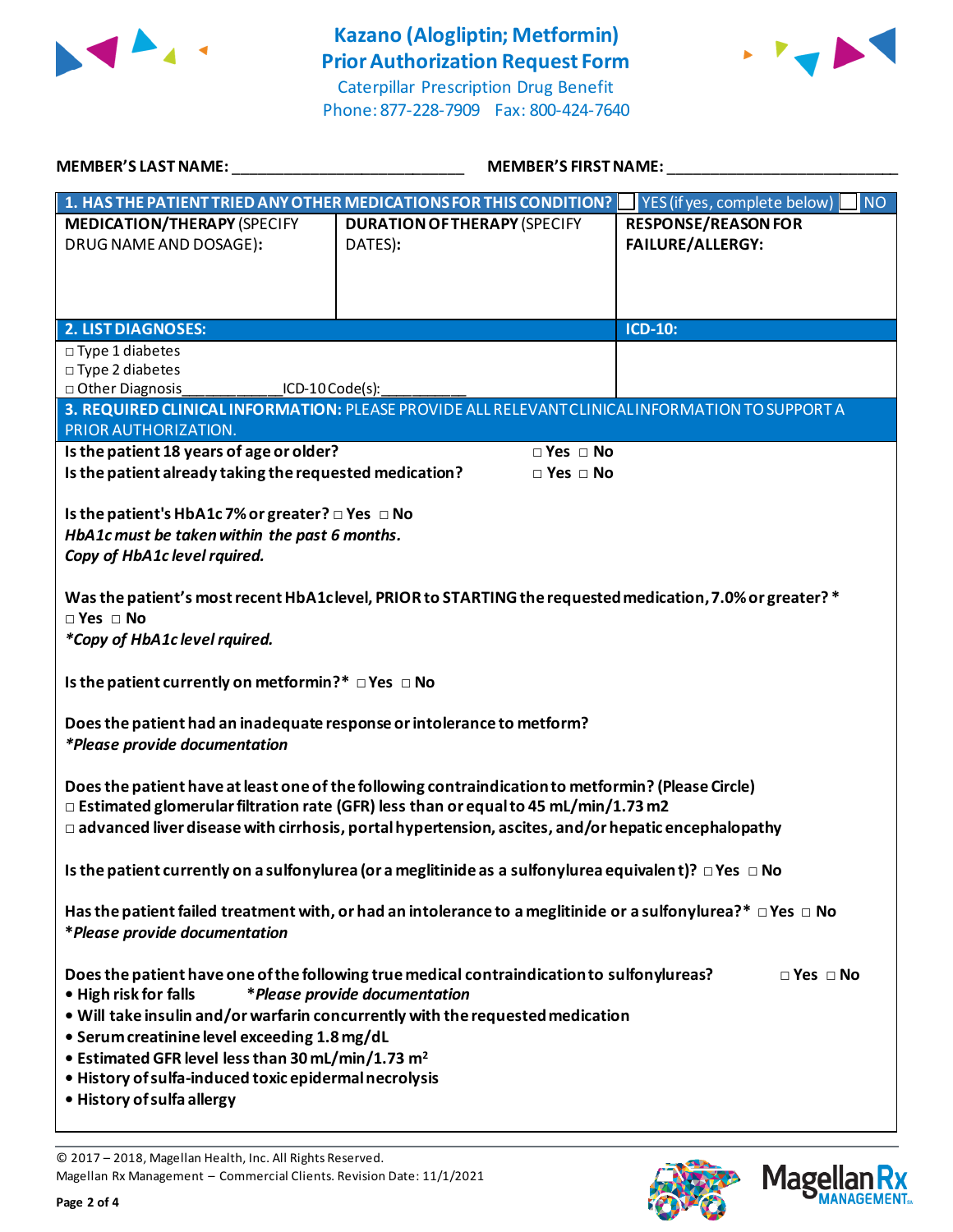

## **Kazano (Alogliptin; Metformin) Prior Authorization Request Form**



Caterpillar Prescription Drug Benefit Phone: 877-228-7909 Fax: 800-424-7640

### **Is the patient currently taking one of the below? (Please Circle)**

- **Adlyxin (lixisenatide)**
- **Glyxambi(linagliptin/empagliflozin)**
- **Byetta, Bydureon (exenatide)**
- **Januvia(sitagliptin)**
- **Janumet/Janumet XR (sitagliptin and metformin)**
- **Tradjenta (linagliptin)**
- **Onglyza (saxagliptin)**
- **Oseni (alogliptin-pioglitazone)**
- **Trulicity (dulaglutide)**
- **Victoza (liraglutide)**
- **Nesina (alogliptin)**
- **Jentadueto(linagliptin and metformin)**
- **Kombiglyze XR (saxagliptin and metformin)**

#### **Will the drug be discontinued? □ Yes □ No**

- **Adlyxin (lixisenatide)**
- **Glyxambi(linagliptin/empagliflozin)**
- **Byetta, Bydureon (exenatide)**
- **Januvia(sitagliptin)**
- **Janumet/Janumet XR (sitagliptin and metformin)**
- **Tradjenta (linagliptin)**
- **Onglyza (saxagliptin)**
- **Oseni (alogliptin-pioglitazone)**
- **Trulicity (dulaglutide)**
- **Victoza (liraglutide)**
- **Nesina (alogliptin)**
- **Jentadueto (linagliptin and metformin)**
- **Kombiglyze XR (saxagliptin and metformin)**

**Are there any other comments, diagnoses, symptoms, medications tried or failed, and/or any other information the physician feels is important to this review?**

**Please note:** Not all drugs/diagnosis are covered on all plans. This request may be denied unless all required information is received.

ATTESTATION: I attest the information provided is true and accurate to the best of my knowledge. I understand that the Health Plan, insurer, Medical Group or its designees may perform a routine audit and request the medical information necessary to verify the accuracy of the information reported on this form.

**Prescriber Signature or Electronic I.D. Verification: \_\_\_\_\_\_\_\_\_\_\_\_\_\_\_\_\_\_\_\_\_\_\_\_\_\_\_\_\_\_\_\_ Date: \_\_\_\_\_\_\_\_\_\_\_\_\_\_\_\_**

**CONFIDENTIALITY NOTICE:** The documents accompanying this transmission contain confidential health information that is legally privileged. If you are not the intended recipient, you are hereby notified that any disclosure, copying, distribution, or action taken in re liance on the contents of these documents is strictly prohibited. If you have received this information in error, please notify the sender immediately (via return FAX) and arrange for the return or destruction of these documents.